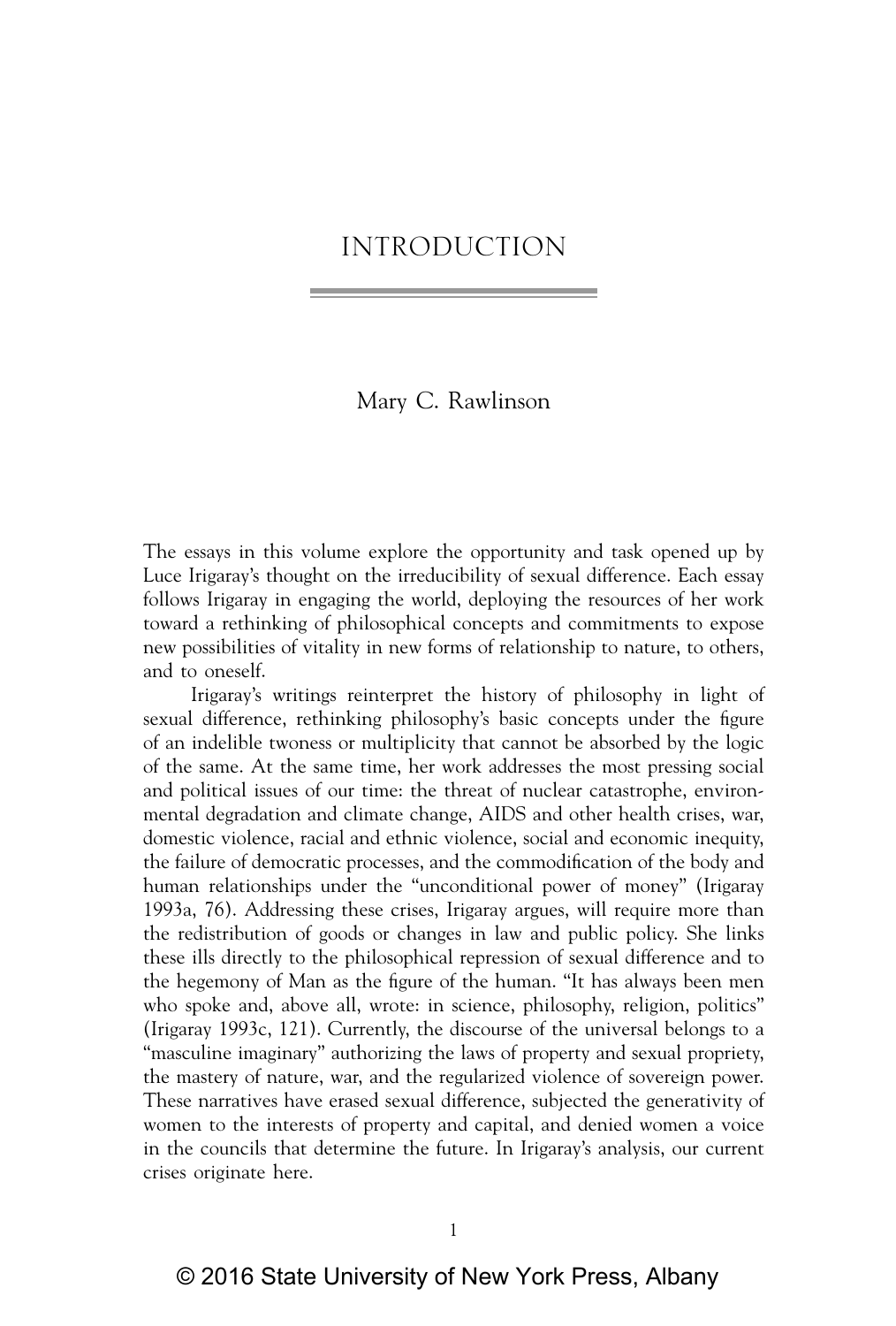Engaging the world to promote life will require "changing the laws of language and the conceptions of truths and values structuring the social order" (Ibid., 22). Justice depends on remaking the ideas and narratives in which identity is constituted. It depends on changing the laws governing who can speak and what can be said. For Irigaray, achieving justice is as much a philosophical as a political task. As "guardians of the universal," philosophers must undertake "work for the universal that has an individual and collective utility" (Irigaray 1993b, 146–47). Rethinking the universal as multiple—recognizing the experiences of women and other silenced and marginalized groups as sources of the universal in human experience—opens up the possibility of discovering new figures of agency and identity more adequate to address the urgent threats to vitality in our time.

The essays in the first section rethink the fundamental philosophical concepts of time, space, and universality in light of Irigaray's analysis of the irreducibility of sexual difference. Each essay demonstrates how undertaking this philosophical task can provide new possibilities of identity and new ways of being together to promote life.

In her essay "In Search for the Mother Through the Looking Glass: On Time, Origins, and Beginnings in Plato and Irigaray," Fanny Söderbäck explicates Irigaray's account of woman as "homeless." Cut off from her beginnings through the lack of any relation to the mother, she has no origin of her own. Through a close reading of Irigaray's reading of Plato's myth of the cave, Söderbäck demonstrates that this homelessness or lack of place also constitutes a *timelessness*. Following Irigaray, Söderbäck shows how a return to beginnings might overcome a repetitive logic of the same in order to restore the vitality of becoming and sexual difference. Söderbäck develops her own idea of "revolutionary time" based on maternal regeneration as a figure of immortality embodied in the flesh.

Reading Irigaray in relation to Avital Ronell, Rebecca Hill's essay, "Place, Interval: Irigaray and Ronell," develops a critique of the concept of spatial propriety or proper place. Hill's argument undermines both the domination of woman by man as his place of procreation and the hegemony of the modern nation state as the proper spatialization of politics. In a close reading of Irigaray's reading of Aristotle's analysis of space, Hill shows how Aristotle's definition of space as a static container is subverted by the openness, porosity, and fluidity of a woman's body. A woman's body is mobile, without fixed borders, and able to accept multiple other bodies within. Rethinking place as "interval" or "threshold" privileges the *between*  over fixed positions or separate beings. The mobility of the interval forestalls any attempt to master place and time. In doing so, it subverts the aggression associated with the possession of the maternal body or the policing of borders.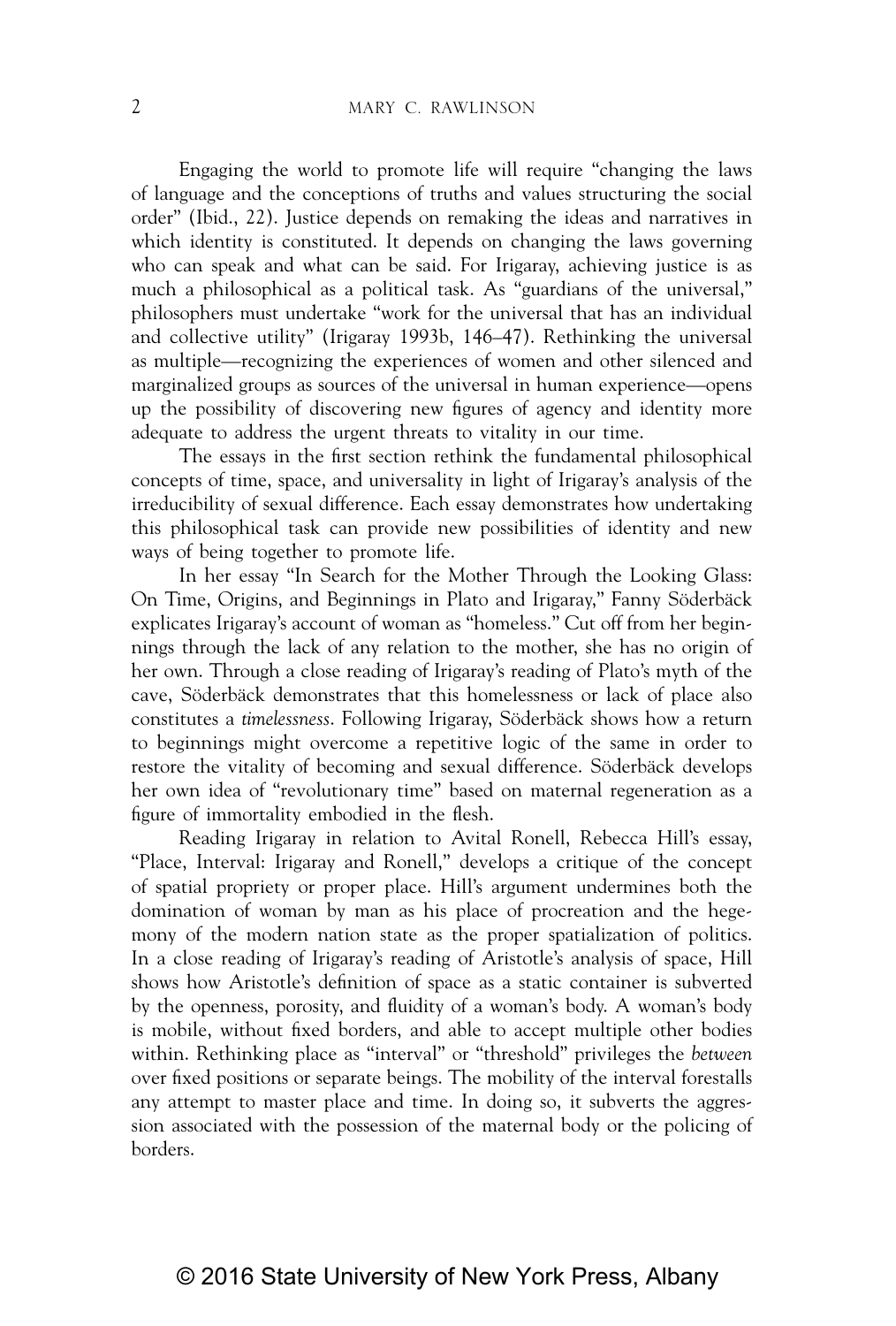Anne van Leeuwen's essay, "Further Speculations: Time and Difference in *Speculum de l'autre femme*," situates Irigaray's project in a return to Lacan. Van Leeuwen argues that the future anterior provides the temporal strategy through which Irigaray intervenes in the history of philosophy. In van Leeuwen's reading, Irigaray's project is not to rescue difference from a logic of representation, but to show how difference will always have been appropriated by a logic of presence, at that same time that this appropriation can never be fully achieved. It will always have been misrepresented as identity, even as it remains "inviolate." Van Leeuwen's reading provides both a critique of the phallocentrism of Lacanian psychoanalysis and a demonstration of the absolute difference of Irigaray's project from any essentialist or utopian effort to elaborate a "feminine" imaginary.

My own essay argues that philosophy cannot be the same after Irigaray, in that it is no longer possible to figure the human as a generic undifferentiated subject or to think human experience under the logic of the same. Indeed, as Irigaray argues, that supposedly generic subject has always been marked male, and its installation has always been linked to the erasure of sexual difference and the silencing of the female voice. The repression of female generativity and identity, I argue, has produced the most urgent ethical and material ills of our time. Addressing these crises will require more than changes in public policy. It will require new philosophical narratives of identity and human experience.

The second set of essays focuses on Irigaray's rethinking of the nature of language, art, and writing. Each essay explores Irigaray's insistence that social justice and an ethical relation to the other depends in part on "changing the laws of language" (Irigaray 1993c, 22).

In her essay "Irigaray and Kristeva on Anguish in Art," Elaine Miller mobilizes Irigarayan resources to read Irigaray's conception of art against itself, while supplementing it with Kristeva's alternative account. Miller shows how Irigaray's emphasis on serenity and harmony in art undermines the radical implications of Irigaray's own analysis of sexual difference. Miller demonstrates how this limits Irigaray's account of the power of art to productively disturb conventionally fixed identities. By valorizing in art the qualities of beauty, repose, and happiness against ugliness, distress, and suffering, Irigaray seems to place a limiting expectation on female artists that stifles the transgressive and transformative powers of their art. In her negative analysis of the art of Unica Zürn, whose works often present the female body inhabited by others, turned inside out, or turned back on itself, Irigaray seems to forget her own account of the female body in terms of the openness of its lips or the transmission of fluids. She seems to forget that "*The/a woman never closes up into a volume*" (Irigaray 1985, 239; italics in original). Moreover, Irigaray's critique of Zürn seems to deny the possibility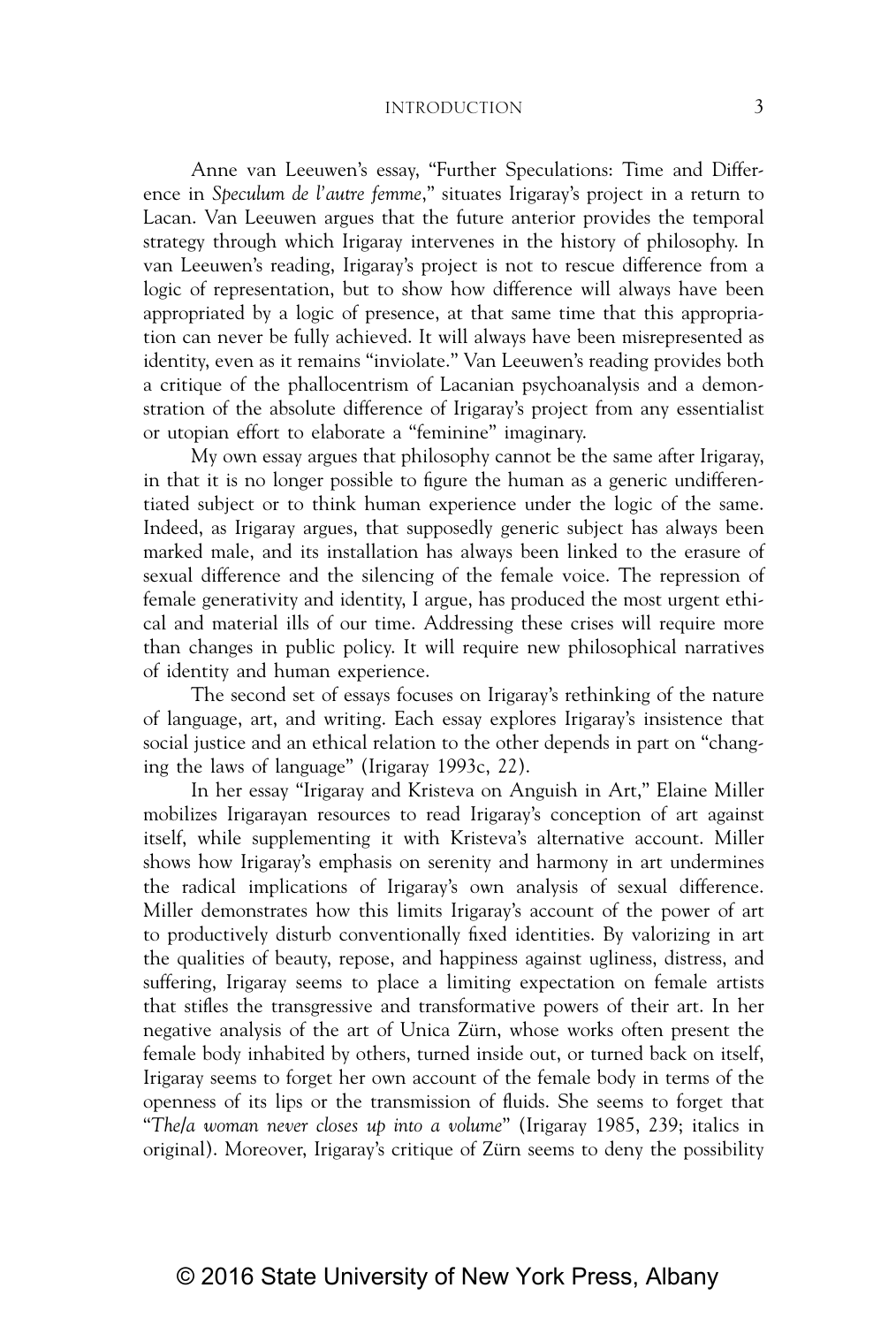that women artists might creatively destroy the symbolic order in which they themselves are constituted in order to open up new possibilities of vitality. Miller's essay retrieves Irigaray's own early emphasis on the relationality of the female body as a site of the passage between inner and outer, as well as her account of the possibilities of self-transformation through the creation of works of art.

Reading Irigaray against Lacan, Claire Potter exposes not only the impossibility of Lacan's attempt to write *La femme n'existe pas*—for, as Freud argued, only that which has existed and has been thought can be negated but also the phrase's profoundly unethical "grammatology." Potter's essay, "A Love Letter from beyond the Grave: Irigaray, Nothingness, and *La femme n'existe pas*," exposes Lacan's duplicity. In attempting to erase an essentialist idea of woman, Lacan actually reinscribes the nonexistence of women—not, of course, their literal nonexistence, but their existence only as the other of male desire. Women exist, but, as Irigaray remarks, only as man's "prop," without anything proper to them. Thus, in Potter's reading, Lacan reinstalls the hegemony of the transhistorical male subject over the (inessential) female object. In "barring" or crossing out the *La*, the pronoun that would suggest a universal feminine, Lacan bars women from any relation to their own bodies, to pleasure, or to *jouissance*, while displacing them indefinitely from the possibility of being the one who speaks, rather than the object spoken about. Against this displacement of woman, Potter invokes Irigaray's call for a "new poetics." In a meditation on Thomas Hardy's poem *The Torn Letter*, Potter shows how the poet refuses to turn the living woman into an idea or representation. The poem addresses itself to her without objectifying her. Against the Lacanian style, the poem exemplifies a kind of writing that provides a "path" to the other and that preserves and nourishes the interval between.

In his essay "Wonder and *Écriture*: Descartes and Irigaray, Writing at Intervals," Perry Zurn complicates Irigaray's thought of sexual difference. Unlike Descartes, for whom the value of wonder is its stimulation of curiosity and the pursuit of knowledge, or Irigaray, for whom wonder belongs to sexual difference and the encounter of the other who is not the same, Zurn thinks of the passion of wonder in relation to writing as an adventure of the body. Wonder, in his account, suspends the differences at hand, to open up the creative possibilities of unheard of characters and narratives. As a site of adventures, the body exceeds the categories of sexual difference, not only making space within sexual difference for queer and transgender identities, but yielding wholly unanticipated identities and modes of relation.

In her essay "Creating Inter-Sexuate Inter-Subjectivity in the Classroom? Luce Irigaray's Linguistic Research in Its Latest Iteration," Gail Schwab reports on empirical research on language, both her own and Iri-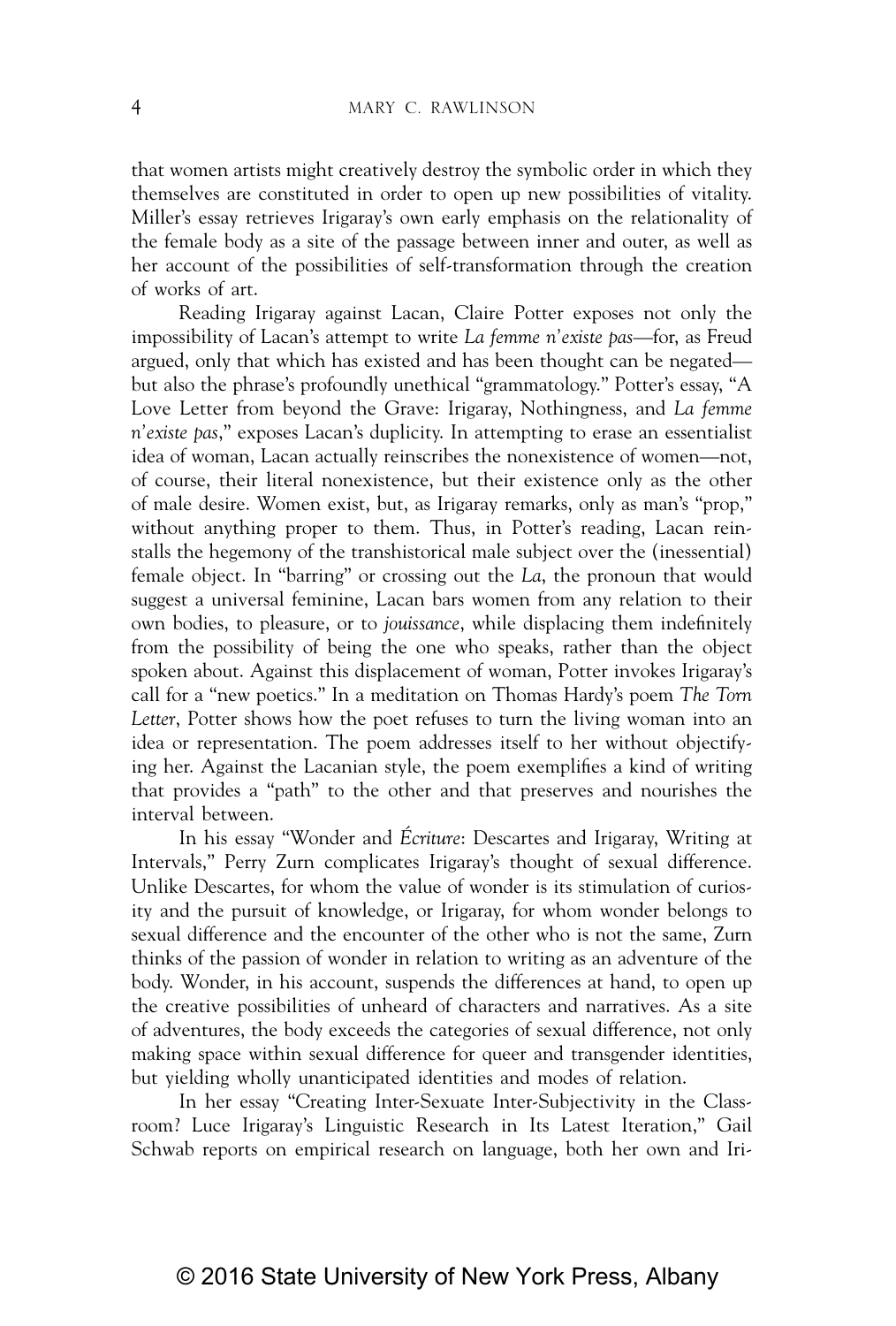garay's, that makes evident the reality of sexual difference. Girls tend to use language to express relations, and in particular relations to the other sex, while boys tend to focus on their own actions or the possession of things. Schwab's essay, however, goes beyond these empirical analyses to take up the possibility of cultural change through language, an aim that some commentators, as Schwab notes, have deemed impossible. Schwab boldly poses a challenge to herself and to all educators to change language in the classroom in ways that would promote an inter-sexuate inter-subjectivity.

The third section of this volume presents essays that demonstrate the implications of Irigaray's thought of sexual difference for science, culture, and technology. Each essay shows how Irigaray engages with science and technology to challenge the conventional distinction between nature and culture and to open up new ways of situating the human in nature, to promote life, rather than master it.

In her essay, "Irigaray and Darwin on Sexual Difference: Some Reflections," Elizabeth Grosz reads against the conventional grain, interpreting Darwin in light of Irigaray rather than Mill, and Irigaray in light of Darwin rather than Hegel. In this way, Grosz opens Darwin's analysis of sexual selection to a "non-reductive politics of (racial, sexual, ethnic, class) difference," making it relevant to a "political analysis of cultural relations." At the same time, linking Irigaray's thought of sexual difference to Darwin's account of sexual selection demonstrates that sexual difference is "not just one social difference among many, but that form of difference that makes all other lived differences possible, the engine of all lived differences." Thus, Grosz's analysis reveals the integration of nature and culture in the inseparability of sexual selection and sexual difference. Together they produce ever more highly differentiated forms of life, capable of new natural, cultural, and political relations.

Margherita Long's "What Kind of Science? Reading Irigaray with Stengers," challenges the misreading of Irigaray as antiscience or antitechnology. Irigaray's question, she argues, concerns the kind of relationship with nature that science should instantiate. Following Irigaray, Long argues that no univocal Nature exists: sexual difference cuts across the whole of nature. Differentiation and negation are intrinsic to nature itself, not merely to the human. Thus, Long argues, Irigaray writes not against science, but against the totalizing, "mortifying-annihilating" science that treats nature as a commodity rather than as the domain and condition of life. Against this version of science and the degradation of nature that it effects, Irigaray poses, in Long's reading, a science dedicated to the "cultivation of the flesh." Reading her in relation to scientists such as Isabelle Stengers, Ilya Prigogine, and Barbara McClintock, Long allies Irigaray with science practiced as a "two-partner game," in which the other partner is not a mute,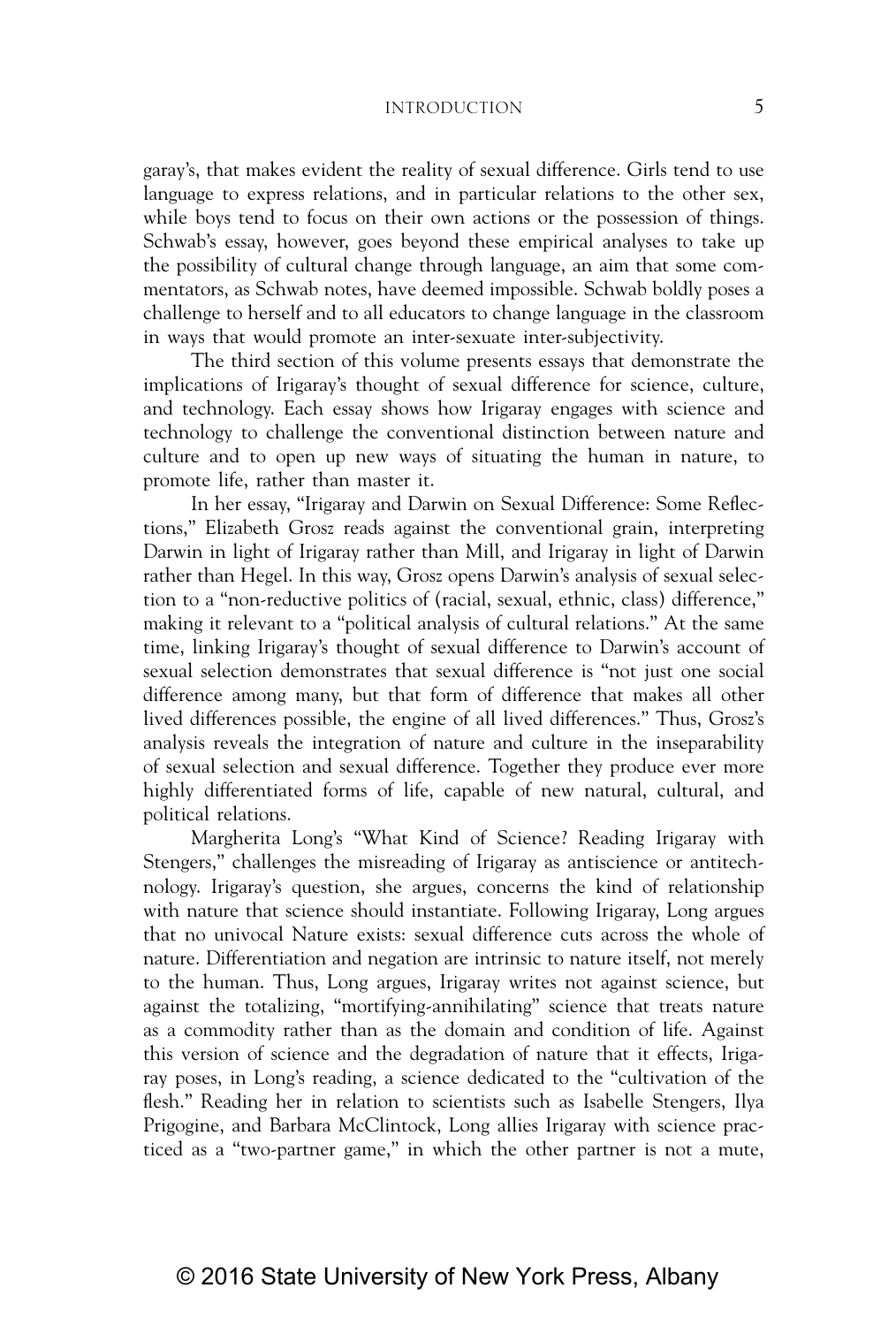passive substance, but an active and spontaneous materiality that provokes thought and generates culture. Long argues after Irigaray that the destiny of culture is not to supersede nature, but to cultivate nature in the diversity of its material possibilities to promote the flourishing of life in all its forms.

Tara Rodgers's essay, "Toward a Feminist Epistemology of Sound: Refiguring Waves in Audio-Technical Discourse," explores a specific theme in the narrative of mastering nature: the mastery of sound. Rodgers explores the metaphorics that have informed the science of sound in order to expose the gendered and racialized features of its subject. Sound, figured as a sea of unruly waves, must be mastered by the explorer/observer who remains undisturbed by them. The navigation and technical control of sound waves in early audio-technical discourse reflected colonialist narratives of exploration, domination, and return. Against these narratives and drawing on Irigaray, Rodgers proposes to resituate the subject of sound studies "within the waves." Rather than voyages of conquest, Rodgers invokes diasporic journeys that transform, as well as inform, the researcher. Informed by Irigaray, Rodgers's analysis reveals the essential relationality of sound as a materialization of forms of life. Sounds set us in relation to other humans, other species, and other environments. They demand an ethical attentiveness to these relations, rather than a continued investment in domination and control.

In her essay, "Luce Irigaray and Anthropological Thought," Mary Beth Mader notes that Irigaray frequently employs terms from anthropology, while she rarely engages with this literature directly. Mader's essay addresses this lack by exploring the affinities and differences between Irigaray's analysis of sexual difference and, on the one hand, Levi-Strauss's analysis of the structures of kinship, and on the other, Deleuze's account of rhizomatous affiliations. In Mader's reading, Levi-Strauss at once diagnoses and demonstrates the erasure of sexual difference and female genealogy in the "monosexuate genealogical homogeneity" of patrilineal systems. In these systems, Mader argues, women are twice subjected: first, as commodities exchanged among men to establish fraternal relations, and second, in the elision of any maternal genealogy. In relation to Deleuze's analysis of cross-species filiations, however, Mader argues that Irigaray's focus on the dimorphism of sexual difference yields "artificially restricted or strangely privileged forms of relation" by precluding "radically heterogeneous and unpredictable couplings and cogenerations." Thus, Mader calls into question Irigaray's ethical privileging of the dimorphism of sexual difference among other human differences.

The final section of the volume explores the transformations in psychoanalysis after Irigaray. Informed by both theory and practice, each essay explores the transformative possibilities in relationality, both to oneself and to others, that are opened up by Irigaray's thought. These essays articulate new ways of being together that may answer to the urgent crises of our time.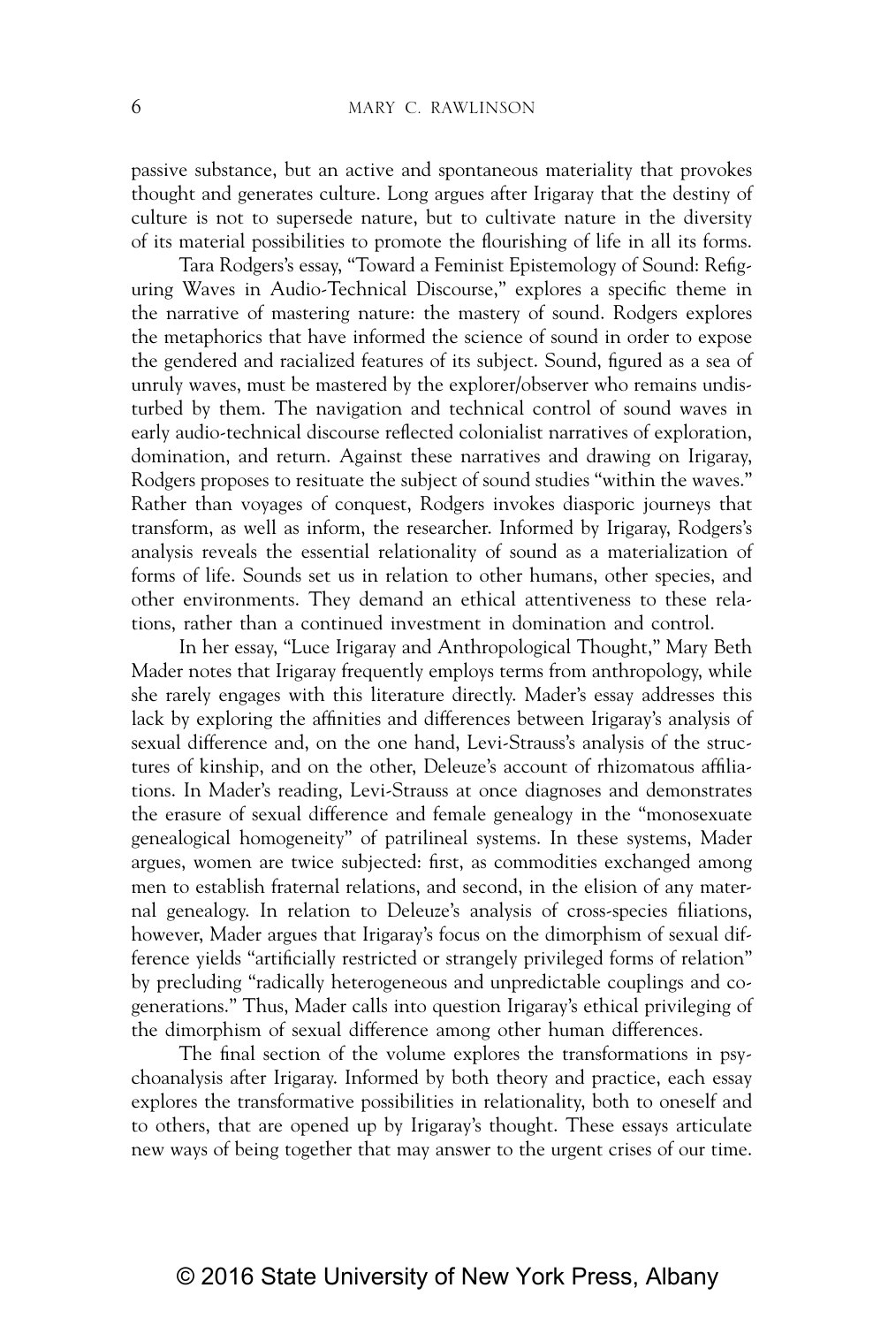Cheryl Lawler's essay, "Desire at the Threshold: 'Vulvar Logic' and Intimacy between Two," demonstrates the power of Irigaray's thought to transform the psychoanalytic encounter. Calling on her own experience as a practicing analyst, Lawler follows Irigaray in developing a "non-sacrificial" economy of desire. In the sacrificial economy of classical psychoanalysis, Lawler argues, a subject is "mutilated" and requires an other as a "prosthesis" to achieve integration and identity. Taking off from Irigaray's notion of a "double desire," Lawler redraws the relation to the other as occurring across a threshold or interval that leaves the other his or her own place, a relation that can never be reduced to possession or reductive identification. Lawler's clinical vignettes reveal how the language of sexual difference and the "thirdness" of the interval or threshold can open up a space for the fluid transition from materiality to the symbolic, thereby generating new possibilities for the rebirth of a subject who is neither severed nor mutilated, but able to enjoy the possibilities of the flesh in relation to and with the flesh of others.

In her essay, "Gendering Drives: *Amae*, *Philotes*, and the Forgotten Mystery of Female Ancestry," Britt-Marie Schiller extends the revalorization of sexual difference to psychoanalytic drive theory. Following Irigaray, Schiller's aim is nothing less than to restore the female libido or instinctual drive that Freud denied. Also a practicing psychoanalyst, Schiller draws on her clinical experience to illustrate the disastrous consequences of the neglect or repression of the female drive. Whereas male libido is organized around Oedipal jealousy and aggression, the female libido is rooted in the experience of primary love in the affection of the mother-daughter bond. Schiller develops the Greek notion of *philotes*, or tenderness, and the Japanese concept of *amae*, or cherishing, to characterize the primary needs of the infant in relation to the mother. In the adult, she argues, anaclitic love and eroticism constitute not an infantile regression, but a successful transition to the receptivity to love that sustains the ego and promotes its flourishing.

The final essay, Sara Beardsworth's "Psychoanalysis and Yoga: The Feminine and the Unconscious between East and West," explores the affinities between the becoming spirit of the body through the practice of yoga and the transformations of psychic life aimed at in psychoanalysis. Following Irigaray, Beardsworth emphasizes the dyadic, pedagogical relation present in both yoga and psychoanalysis, where growth and transformation occur with and through another across a threshold of difference. At the same time, she joins Irigaray in criticizing both classical psychoanalysis and classical yoga for a tendency to equate the transition to spirit with a negation of the body or an overcoming of nature. Beardsworth identifies a practice of yoga and a psychoanalytic practice whose transformations depend on a "cultivation of nature through nature's own growth." By remembering air and cultivating